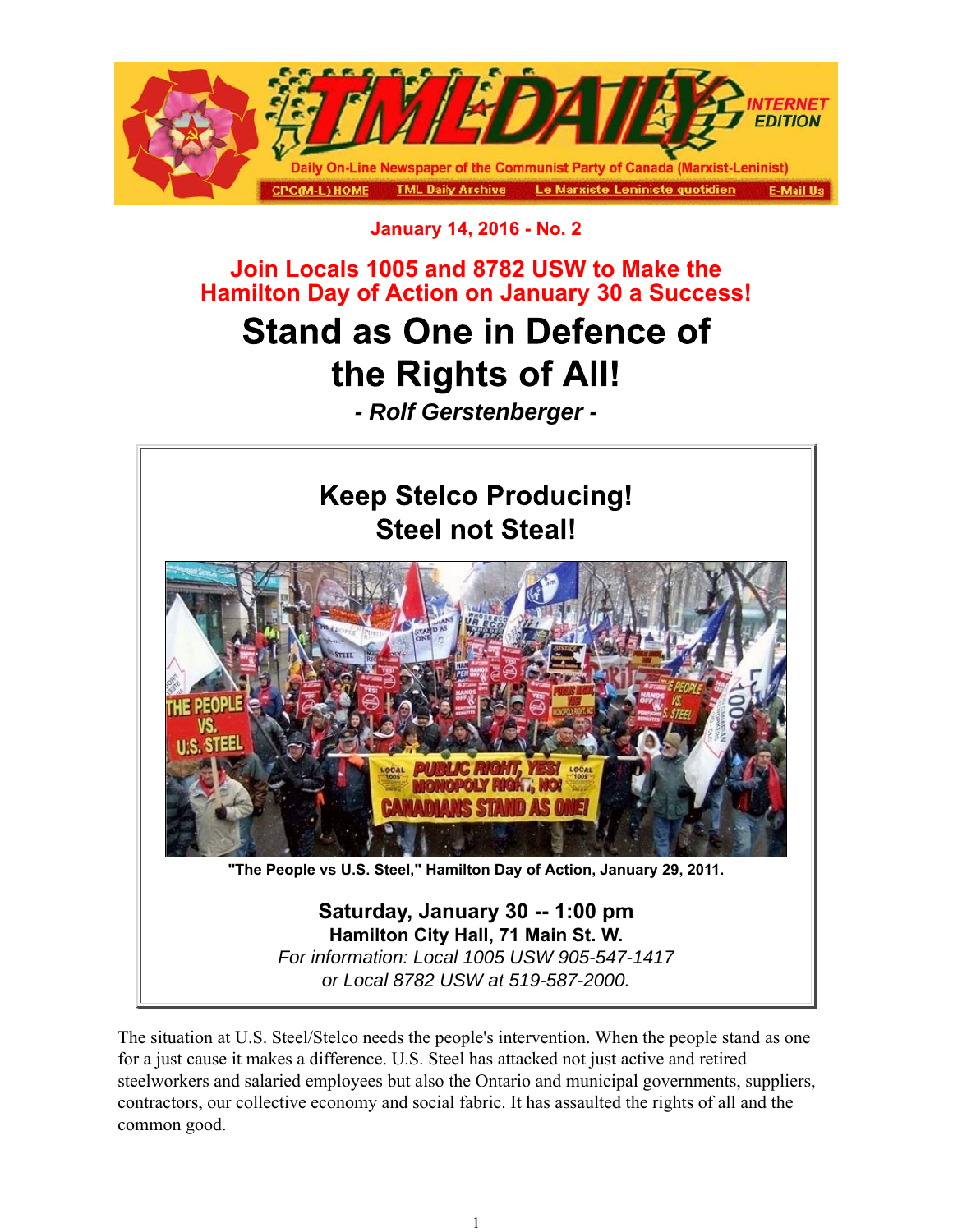The U.S. monopoly's refusal to pay municipal taxes and honour its legally binding and public commitments to the federal and Ontario governments, Stelco employees and pensioners, its conscious destruction of Stelco's productive capacity and appropriation of its order book all point to a deceptive scheme to manipulate legalities and the bankruptcy court.

U.S. Steel owes contractors and suppliers \$78.8 million, which it refuses to pay. Many of the 190 local Hamilton companies owed money will go out of business if the bills are not paid. U.S. Steel owes the province a \$150 million loan, which it refuses to pay. It owes the Stelco pension funds \$830 million to make them whole, which it plans to dump on the Ontario government. When U.S. Steel bought Stelco it pledged to honour the pensions using its global holdings as collateral not its Canadian assets alone, but this it now refuses to do. It has run away from a legal commitment to pay post-retirement benefits for Stelco workers worth \$790.2 million. It wants to abandon any



long-term commitment for environmental cleanup. It has consistently refused to use revenue to renew and improve the productive capacity of the two mills. It deliberately defied its solemn legal commitments under the *Investment Canada Act* to reach certain production and employment quotas. The destruction of actual and potential social wealth from steel production at the mills is the underlying factor destroying the economic base of employment, pensions, benefits, taxes, and environmental cleanup.

U.S. Steel's manipulation of its position is evident. It has set out to liquidate Stelco as a competing steel producer and abscond with its order book. U.S. Steel wants to sneak back to the U.S. without losing any of the funds expended to destroy Stelco, while absconding with its most lucrative customers.

U.S. Steel has attacked our community's social fabric. In doing so it has trampled on Canada's legal system and the law itself. U.S. Steel is using the deception of bankruptcy protection under the *Companies' Creditors Arrangement Act* (CCAA) to negate its legal commitments, to find a way around any law or arrangement that upholds the greater and common good. The CCAA is a concoction of big business that is undermining the relationship of the courts to Canadians.



It is as clear as clear can be that the commercial laws adopted by governments and the courts are meant to ensure human beings comply with the rights of private property which required at the very least an appearance that this served the greater good. The greater good was based on a covenant known as "all for one and one for all," the slogan adopted by the unions themselves as their motto. However, the CCAA and its rulings are not informed by this covenant. U.S. Steel and other monopolies that use the CCAA have declared a new covenant that nobody signed on

to: all for one. To negate both the greater and common good, it has cast aside the one for all. The all for one without one for all becomes all for the most powerful, all for the most privileged with